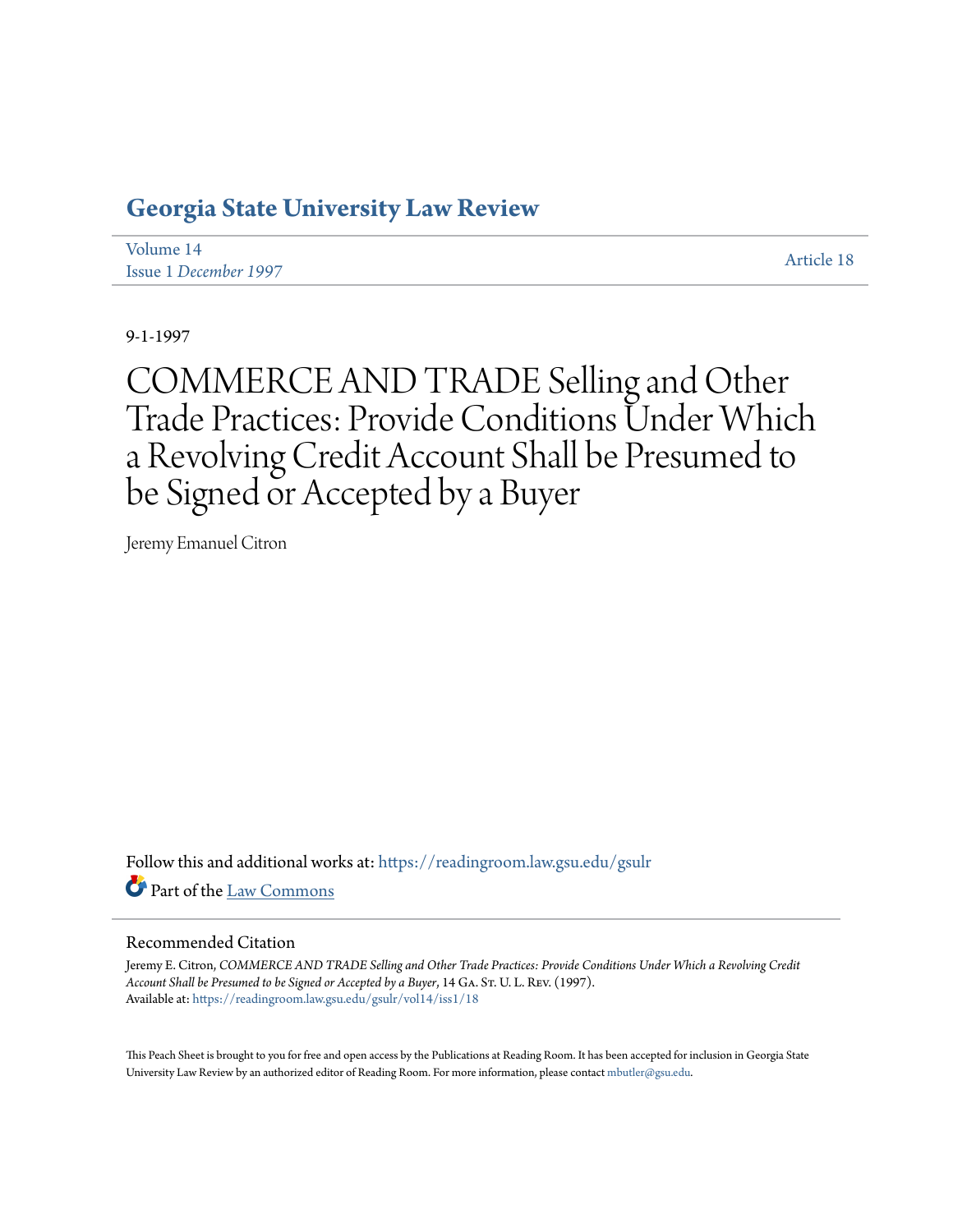## **COMMERCE AND TRADE**

### **Selling and Other Trade Practices: Provide Conditions** Under Which a Revolving Credit Account Shall be Presumed to be Signed or Accepted by a Buyer

| <b>CODE SECTION:</b>   | $O.C.G.A. § 10-1-4 (amended)$                                                                       |
|------------------------|-----------------------------------------------------------------------------------------------------|
| <b>BILL NUMBER:</b>    | HB 431                                                                                              |
| <b>ACT NUMBER:</b>     | 431                                                                                                 |
| <b>GEORGIA LAWS:</b>   | 1997 Ga. Laws 1403                                                                                  |
| SUMMARY:               | The Act provides that in a court action brought<br>under the Retail Installment and Home            |
|                        | Solicitation Sales Act, in which a seller brings a<br>claim against a buyer whose account is in     |
|                        | default, the seller will no longer have to produce<br>an original copy of the credit agreement. The |
|                        | Act provides conditions that, once met, provide<br>presumptive proof that the account has been      |
|                        | accepted or signed by the buyer. The Act also<br>provides conditions under which a revolving        |
|                        | account becomes effective.                                                                          |
| <b>EFFECTIVE DATE:</b> | July 1, 1997                                                                                        |

### History

In 1967, the Georgia General Assembly created the Retail Installment and Home Solicitation Sales Act (RIHSSA), establishing rules that govern sellers and holders of installment contracts.<sup>1</sup> RIHSSA contains specific criminal and civil penalties for violation of the Act.<sup>2</sup> The law provides that proof of an installment account is presumed if the buyer acknowledges: (1) that he has been delivered a copy of the credit agreement; (2) he signed the agreement; and (3) when he signed the agreement, it contained no blank spaces.<sup>3</sup> Absent this admission,

2. See 1967 Ga. Laws 659, § 10, at 672-73 (formerly found at O.C.G.A. § 10-1-15 (1994)); see also Legislative Review, supra note 1.

3. See 1967 Ga. Laws 659, § 3, at 665-66 (codified at O.C.G.A. § 10-1-4 (1994)).

38

<sup>1.</sup> See 1967 Ga. Laws 659, § 1 (formerly found at O.C.G.A. §§ 10-1-1 to -16 (1994)). A "seller" is defined as "a person regularly engaged in, and whose business consists to a substantial extent of, selling goods or services to a retail buyer." 1978 Ga. Laws 1455 (codified at O.C.G.A. § 10-1-2(a)(11) (1994)). A "holder" is "the retail seller of the goods or services under[ ] [a] contract or, if the contract is purchased by a sales finance company or other assignee, the sales finance company or other assignee at the time of determination." 1967 Ga. Laws 659, § 2, at 662 (codified at O.C.G.A. § 10-1-2(a)(3) (1994)); see also Legislative Review, 13 GA. ST. U. L. REV. 37  $(1996).$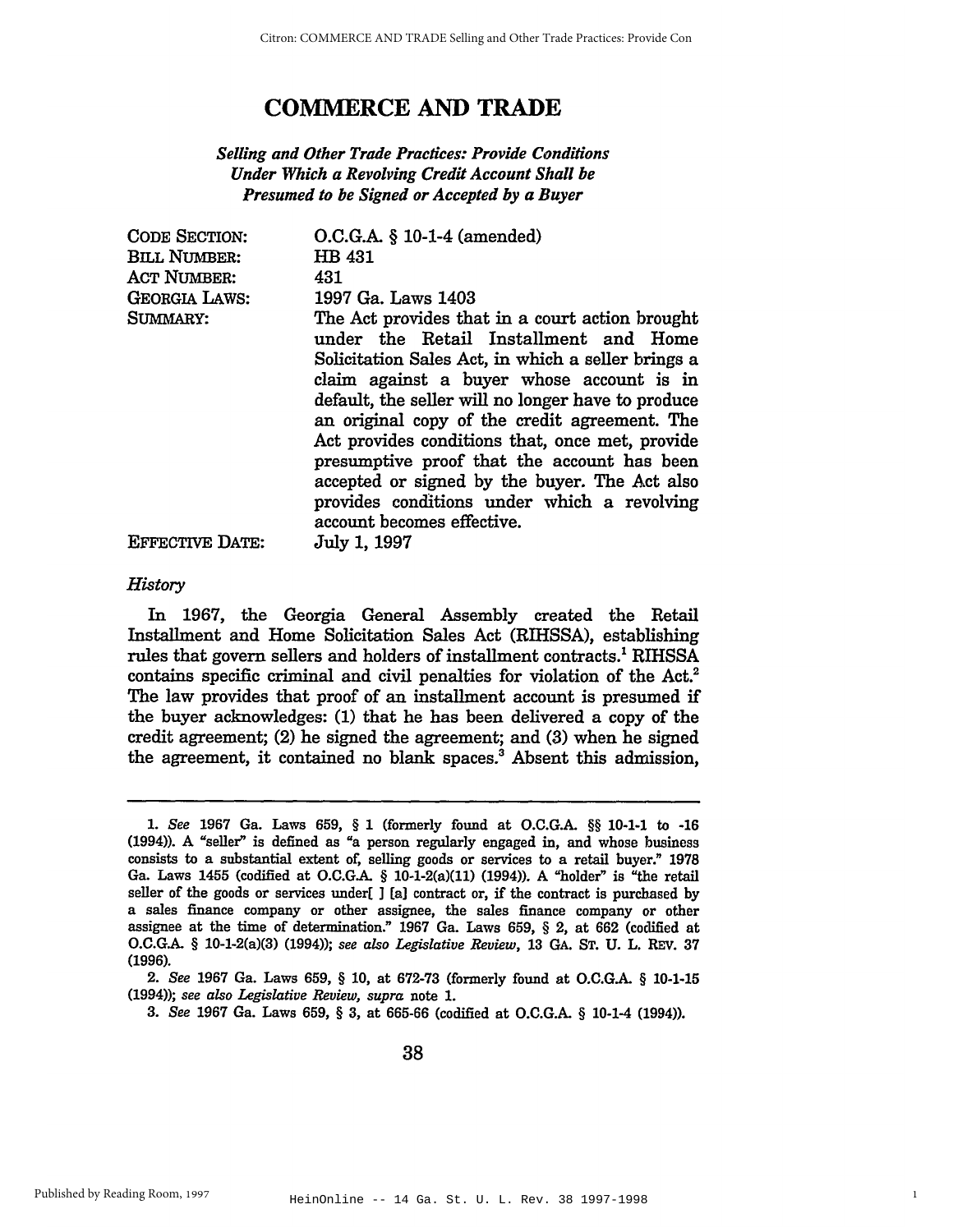#### 19971 **LEGISLATIVE REVIEW**

Georgia retailers made the General Assembly aware that they were having difficulties in certain cases producing the original copy of these documents.<sup>5</sup> Some Georgia companies providing credit to consumers had literally hundreds of thousands of credit applications in their warehouses.<sup>6</sup> In many cases, questions as to the validity of contracts over twenty years old were raised, and the claims of the creditors were dismissed because the original contract could not be produced from these vast warehouses.<sup>7</sup> Meanwhile, Georgia was only one of a few remaining states to require the production of the original document by merchants who provide their own financing,<sup>8</sup> as opposed to credit card companies who simply had to produce a sales slip to prove to a court that they were entitled to a buyer's debt.<sup>9</sup>

#### HB 431

#### **Presumptive Activity**

The Act includes provisions under which a "revolving credit account" is deemed to be signed and accepted by the buyer.<sup>10</sup> A revolving credit account is a "credit arrangement which permits a buyer to purchase goods or secure loans on a continuing basis if the outstanding balance of the account does not exceed a certain limit."<sup>11</sup> Loans are repaid and new loans are granted in a cycle. Under the Act, a presumption of acceptance of a revolving account exists in three situations: (1) when the buyer actually signs and accepts a revolving account that he or she has requested; $^{12}$  (2) when the buyer actually uses the revolving

<sup>4.</sup> A party must produce an original document or satisfy the court that the original is inaccessible, despite the party's due diligence to obtain it, unless other exceptions apply. See O.C.G.A. §§ 24-5-2 to -3, -21 to -24 (1995).

<sup>5.</sup> See Telephone Interview with Rep. Roger Byrd, House District No. 170 (May 17, 1997) [hereinafter Byrd Interview]. Representative Byrd was the author of HB 431 and he presented it to the Georgia General Assembly. See id.

<sup>6.</sup> See Telephone Interview with Steve McWilliams, President, Georgia Retail Association (Apr. 17, 1997) [hereinafter McWilliams Interview]. Mr. McWilliams is a lobbyist who worked extensively on HB 431 and was credited by the bill's sponsor, Representative Byrd as being a major proponent of the changes in the law. See Byrd Interview, supra note 5.

<sup>7.</sup> See McWilliams Interview, supra note 6.

<sup>8.</sup> See Byrd Interview, supra note 5.

<sup>9.</sup> See McWilliams Interview, supra note 6.

<sup>10.</sup> See O.C.G.A. § 10-1-4(a) (Supp. 1997).

<sup>11.</sup> BLACK'S LAW DICTIONARY 1322 (6th ed. 1990).

<sup>12.</sup> See O.C.G.A. § 10-1-4(a) (Supp. 1997).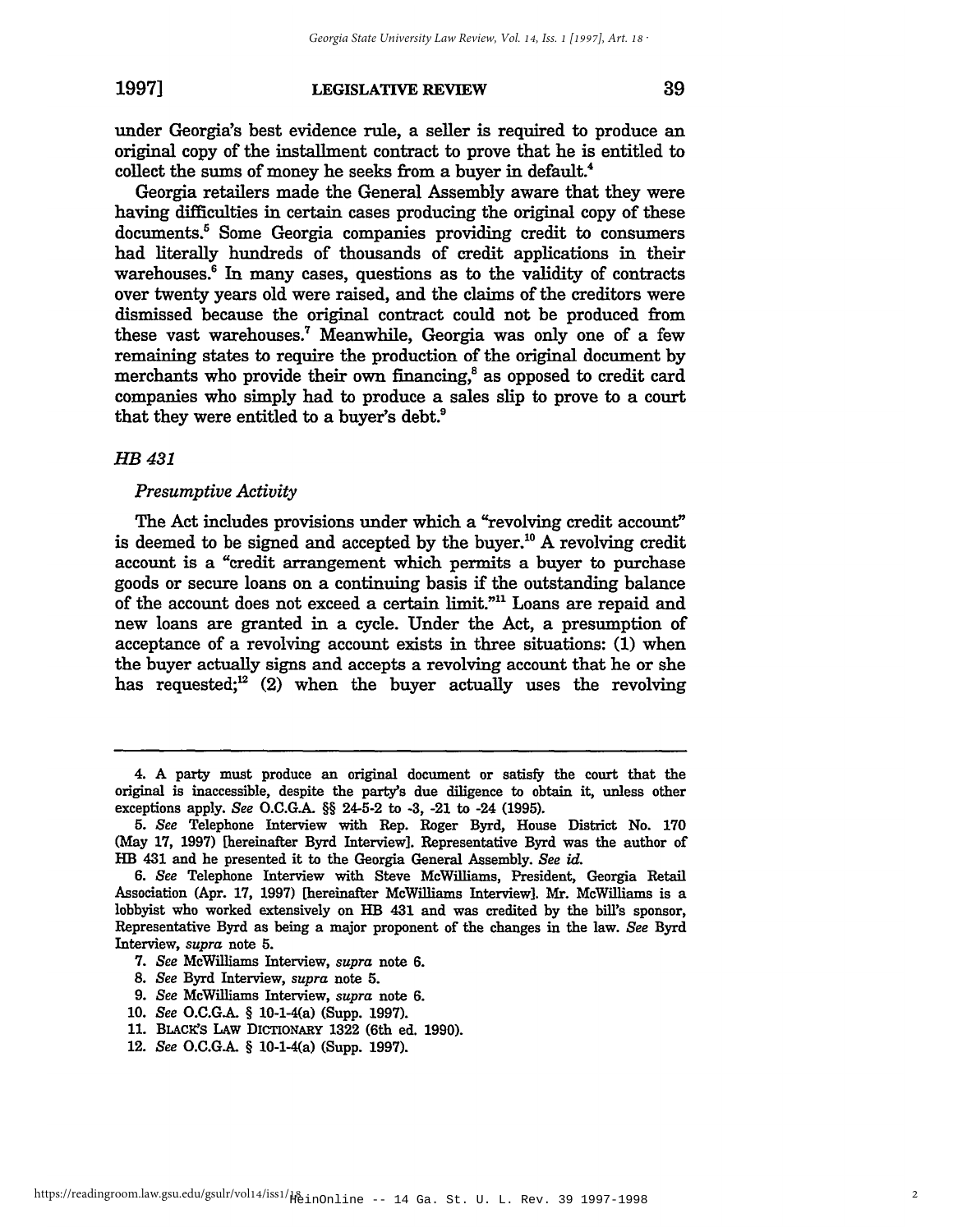40

#### **Nol. 14:38 GEORGIA STATE UNIVERSITY LAW REVIEW**

 $account<sup>13</sup>$  or (3) when an agent or a person authorized by the buyer uses the account.<sup>14</sup> Thus, an account is deemed valid and active by virtue of its being used, similar to how credit card accounts and gas card accounts are treated by the state.<sup>15</sup> The effect is to bring the revolving credit industry "into the 20th century"<sup>16</sup> as Georgia joins forty-two other states with similar laws.<sup>17</sup> It is important to note that was passed unanimously by the General the Act, as amended, Assembly.<sup>18</sup> The original bill contained a provision that would have subjected credit applications to RIHSSA.<sup>19</sup> This provision, however, would have cost retailers thousands of dollars because they would have to produce special credit applications exclusively for use in Georgia.<sup>20</sup> Therefore, the General Assembly struck this provision from the bill.<sup>21</sup>

#### Safeguards to the Consumer

In an effort to protect the consumer, the General Assembly added provisions to RIHSSA under which a revolving account actually becomes effective. In order for a revolving account to be valid, a credit lender must provide the consumer with all disclosures required under the federal Truth in Lending Act;<sup>22</sup> the seller must actually extend credit to the buyer on the account; and the buyer or his agent must make a purchase on the account.<sup>23</sup>

Other safeguards were left in place. For example, laws that would protect the buyer from credit card fraud were not altered.<sup>24</sup> In addition, the buyer still has a right to request that the original application form be produced to prove that the account is valid and if such an application is requested, the account is not presumed valid merely because it was used.<sup>25</sup> Finally, the law only applies to accounts that are in default. According to Steve McWilliams, ninety-eight percent of all consumers pay their debts,<sup>26</sup> and their accounts are not in

- 17. See id. Florida and Texas have similar laws pending in their legislatures. Id.
- 18. See Final Composite Status Sheet, Mar. 28, 1997.
- 19. See HB 431, as introduced, 1997 Ga. Gen. Assem.
- 20. See McWilliams Interview, supra note 6.
- 21. See HB 431 (HCS), 1997 Ga. Gen. Assem.
- 22. 15 U.S.C § 1601 (1976).
- 23. See O.C.G.A. § 10-1-4(a) (Supp. 1997).
- 24. See McWilliams Interview, supra note 6.
- 25. See Byrd Interview, supra note 5.
- 26. McWilliams Interview, supra note 6.

<sup>13.</sup> See id.

<sup>14.</sup> See id.

<sup>15.</sup> See McWilliams Interview, supra note 6.

 $16.$   $Id.$